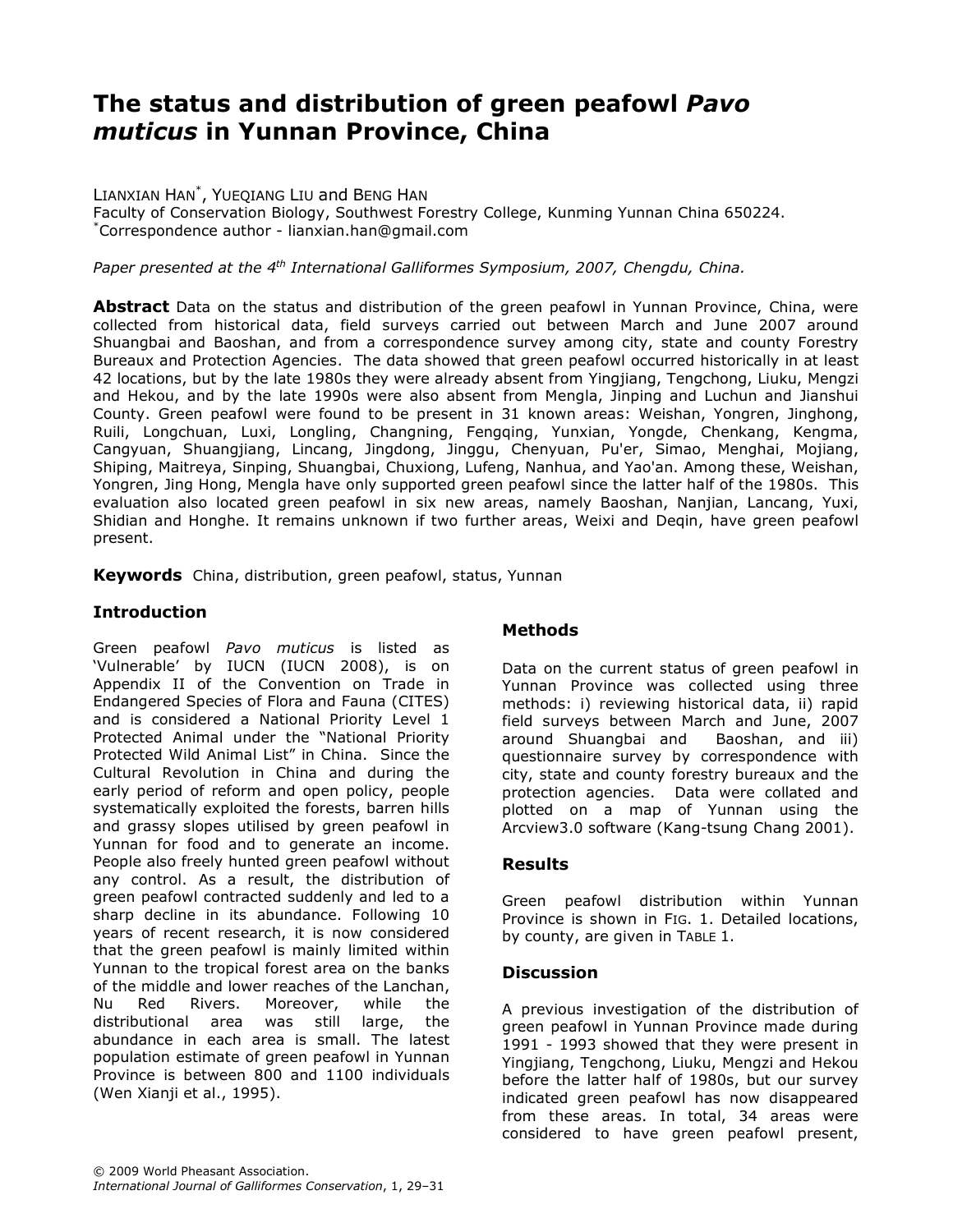

FIG. 1 Distribution of green peafowl in Yunnan Province, China.

|  | TABLE 1 The current status of green peafowl in Yunnan Province, China, by county. |  |  |  |  |  |  |
|--|-----------------------------------------------------------------------------------|--|--|--|--|--|--|
|--|-----------------------------------------------------------------------------------|--|--|--|--|--|--|

| County          | <b>Description</b>                                                                                                                           |  |  |
|-----------------|----------------------------------------------------------------------------------------------------------------------------------------------|--|--|
| Yuxi            | Green peafowl were recorded in the Eshanyubaiding Forest Farm by the Wildlife<br>Conservation Office as recently as 2005.                    |  |  |
| <b>Xinping</b>  | Green peafowl are present in the Eastern basin of Shiyangjiang River in Gasha Township,<br>on the border of Xinping and Shuangbai County.    |  |  |
| Changning       | Green peafowl may still be present in the Xigui Forest Farm in Changning County. They<br>may also be present in Genga and Wandian Townships. |  |  |
| <b>Shidian</b>  | Green peafowl may still be present in Jiucheng and Jiufang Townships.                                                                        |  |  |
| Honghe          | Green peafowl were present in Jianshui County, Xizhaung Township until at least 2006.                                                        |  |  |
| <b>Jinghong</b> | Green peafowl were present in Dadugang, Zhengnuo, Menyang and Jinuoshan until 2004<br>at least.                                              |  |  |
| Menghai         | Green peafowl are present in the Mangao Nature Reserve.                                                                                      |  |  |

namely, Weishan, Yongren, Jinghong, Mengla, Ruili, Longchuan, Luxi, Changning, Fengqing, Yunxian, Yongde, Chenkang, Kengma, Cangyuan, Shuangjiang, Lincang, Jingdong, Jinggu, Chenyuan, Pu'er, Simao, Menghai, Mojiang, Luchun, Jinping, Longling, Shiping, Maitreya, Sinping, Shuangbai, Chuxiong, Lufeng, Nanhua, and Yao'an. Among these sites, Weishan, Yongren, Jing Hong, Mengla appear to have had green peafowl only since the latter half of the 1980s. Whether Weixi and Deqin still have green peafowl is unknown (Wen Xianji et al., 1995). Luo & Dong (1998)